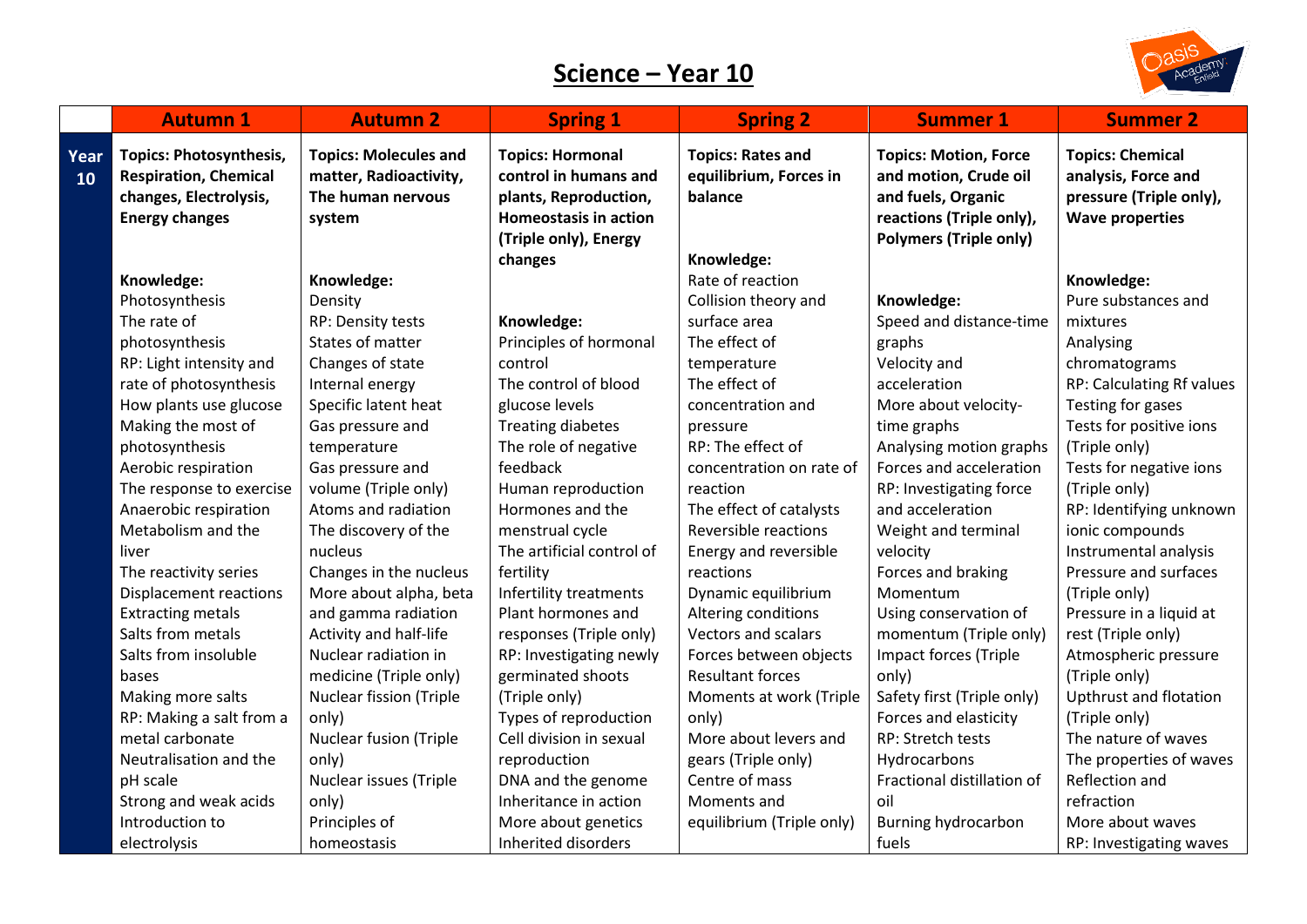| Changes at the                   | The structure and         | Screening for genetic     | The parallelogram of          | Cracking hydrocarbons     | Sound waves (Triple           |
|----------------------------------|---------------------------|---------------------------|-------------------------------|---------------------------|-------------------------------|
| electrodes                       | function of the human     | disorders                 | forces                        | Reactions of alkenes      | only)                         |
| The extraction of                | nervous system            | Controlling body          | <b>Resolution of forces</b>   | (Triple only)             | The uses of ultrasound        |
| aluminium                        | RP: Measuring reaction    | temperature (Triple       |                               | Structures of alcohols,   | (Triple only)                 |
| Electrolysis of aqueous          | times                     | only)                     |                               | carboxylic acids, and     | Seismic waves (Triple         |
| solutions                        | Reflex actions            | Removing waste            | Skills:                       | esters (Triple only)      | only)                         |
| RP: Investigating the            | The brain (Triple only)   | products (Triple only)    | Using a manual or digital     | Reactions and uses of     |                               |
| electrolysis of solutions        | The eye (Triple only)     | The human kidney          | scale Rearranging and         | alcohols (Triple only)    |                               |
| Exothermic and                   | Common problems of        | (Triple only)             | using equations Stating       | Carboxylic acids and      | Skills:                       |
| endothermic reactions            | the eye (Triple only)     | Dialysis - an artificial  | the resolution                | esters (Triple only)      | Writing a method              |
| (Triple only)                    |                           | kidney (Triple only)      | Explaining why certain        | Addition of               | Reproducibility and           |
| RP: Investigating                |                           | Kidney transplants        | apparatus is used             | polymerisation (Triple    | repeatability                 |
| temperature changes              | Skills:                   | (Triple only)             | Sketch graph                  | only)                     | Following a given             |
| (Triple only)                    | Comparing two different   | Exothermic and            | Using a manual or digital     | Condensation              | method                        |
| Using energy transfers           | processes                 | endothermic reactions     | scale Making predictions      | polymerisation (Triple    | Following a given risk        |
| from reactions (Triple           | Spotting anomalies and    | RP: Investigating         | from data                     | only)                     | assessment Writing a          |
| only)                            | reasons for them          | temperature changes       | Gradient                      | Natural polymers (Triple  | risk assessment               |
| <b>Reaction profiles (Triple</b> | Spotting errors (random,  | Using energy transfers    | Area under a graph            | only)                     | (hazards, risks,              |
| only)                            | systematic, zero errors)  | from reactions            | Drawing lines of best fit     | DNA (Triple only)         | precautions)                  |
| Bond energy                      | Reasons for random,       | Reaction profiles         | Calculating rates of          |                           | Explaining properties of      |
| calculations (Triple only)       | systematic and zero       | Bond energy               | reaction                      |                           | types of bonding              |
| Chemical cells and               | errors)                   | calculations              | <b>Calculations involving</b> | Skills:                   | Reproducibility and           |
| batteries (Triple only)          | Using a manual or digital |                           | moles, mass and Mr            | Rearranging and using     | repeatability                 |
| Fuel cells (Triple only)         | scale                     | Skills:                   | Tangents                      | equations                 | <b>Explaining differences</b> |
|                                  |                           | Writing instructions      |                               | Stating the resolution    | between waves                 |
|                                  | <b>Assessments:</b>       | Creating own hypothesis   | <b>Assessments:</b>           | Explaining why certain    |                               |
| Skills:                          | Particle model Test       | Independent,              | Rates and equilibrium         | apparatus is used         | <b>Assessments:</b>           |
| Writing a method                 | Atomic structure Test     | dependent and control     | Test                          | Sketch graph              | Chemical analysis Test        |
| Reproducibility and              |                           | Reproducibility and       |                               | Using a manual or digital | Forces Test (Triple only)     |
| repeatability Following a        |                           | repeatability Following a |                               | scale                     | Mock Exam - AQA June          |
| given method                     |                           | given method              |                               | Making predictions from   | <b>Series</b>                 |
| Following a given risk           |                           | Following a given risk    |                               | data                      | (June/July): AQA Paper 1      |
| assessment Writing a             |                           | assessment Writing a      |                               | Gradient                  | June (of previous year) x     |
| risk assessment                  |                           | risk assessment           |                               | Area under a graph        | 3 (separate or trilogy, no    |
| (hazards, risks,                 |                           | (hazards, risks,          |                               | Writing balanced symbol   | synergy) from previous        |
| precautions)                     |                           | precautions)              |                               | equations                 | year.                         |
| Spotting errors (random,         |                           | Spotting errors (random,  |                               |                           |                               |
| systematic, zero errors)         |                           | systematic, zero errors)  |                               | <b>Assessments:</b>       |                               |